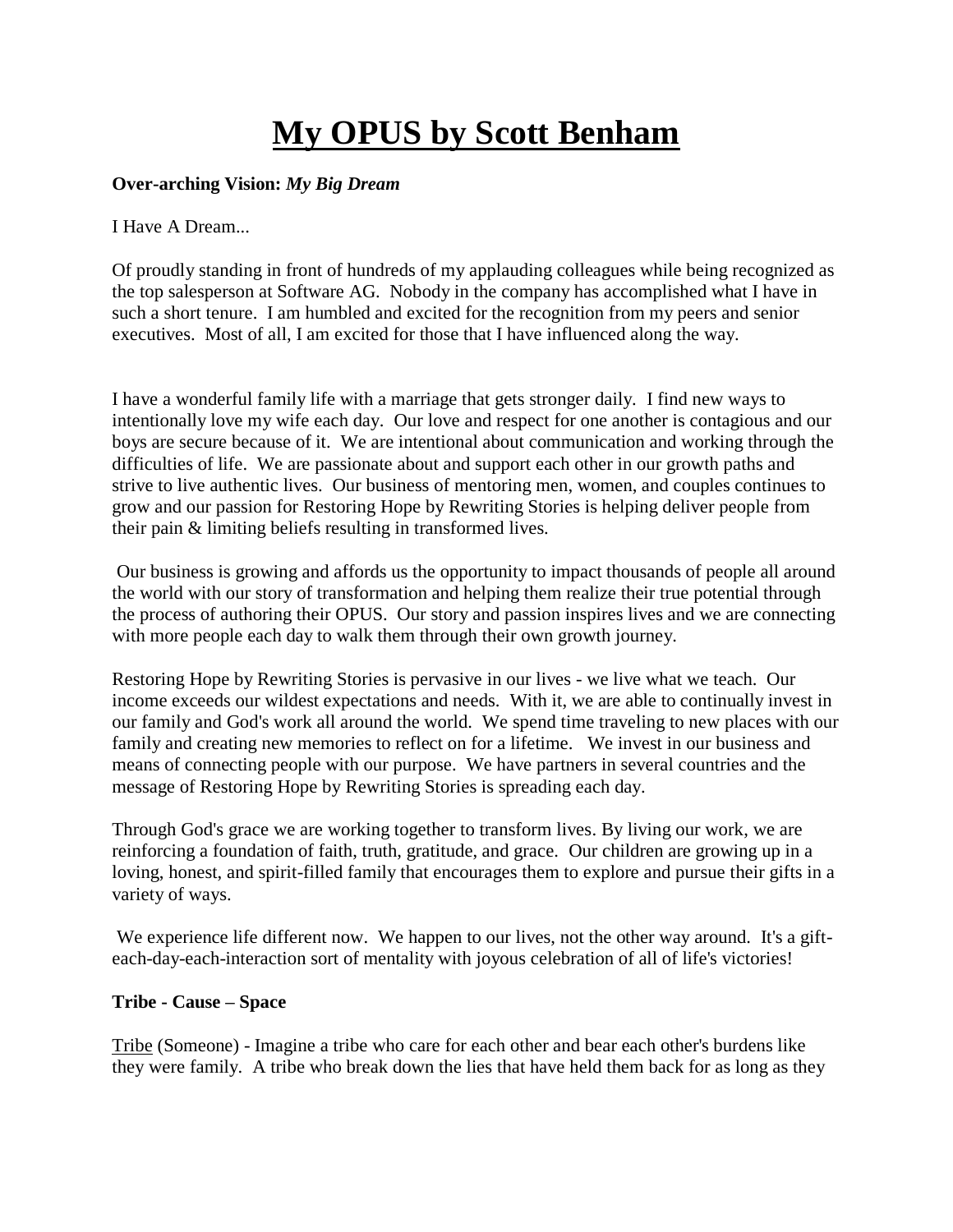can remember, who are fueled by the desire to be released from the restraints of their past and free to live a restored life on their terms in the future.

Cause (Something) - Imagine a cause of leading people down a pathway to restoring their hope by assisting them in rewriting their stories and releasing them from their limitations.

Space (Somewhere) - Imagine an environment - one of care, trust, abundance, and authenticity. Where overcoming and embracing change are a reality because they believe that there is hope. They are defined by the choices they make when faced with change.

## **Purpose:** *The Defining Statement of My Work*

Restoring Hope by Rewriting Stories

#### **Unifying Strategies:** *What's Necessary for Me to Achieve This?*

Personal Growth - My individual growth includes both emotional and physical health and committing myself to their pursuit.

Marriage Growth - Since my marriage is the foundation of our family, cultivating the health of my marriage is a priority.

Spiritual Growth - I commit to growing in intimacy with Christ in thought, heart, and spirit through prayer, study, and listening.

Parental Growth - Because our children are our legacy, I commit to continually love, listen, and learn with them. I will cherish the ordinary as extraordinary and embrace each season with grace.

Growth Pathways - God gave me this story of transformation and deliverance from shame, guilt and pain to share with others that are in need through a variety of channels (spoken, written, visual, and social).

#### **Scorecard for Significance:** *How do I Know I am Hitting My Target?*

#### **Personal Growth**

- Relearn Read media that leads me to truth and positive self-image
- Reflect Take time to consider how my words and actions affect those around me
- Recess Have fun with exercise and adventure listen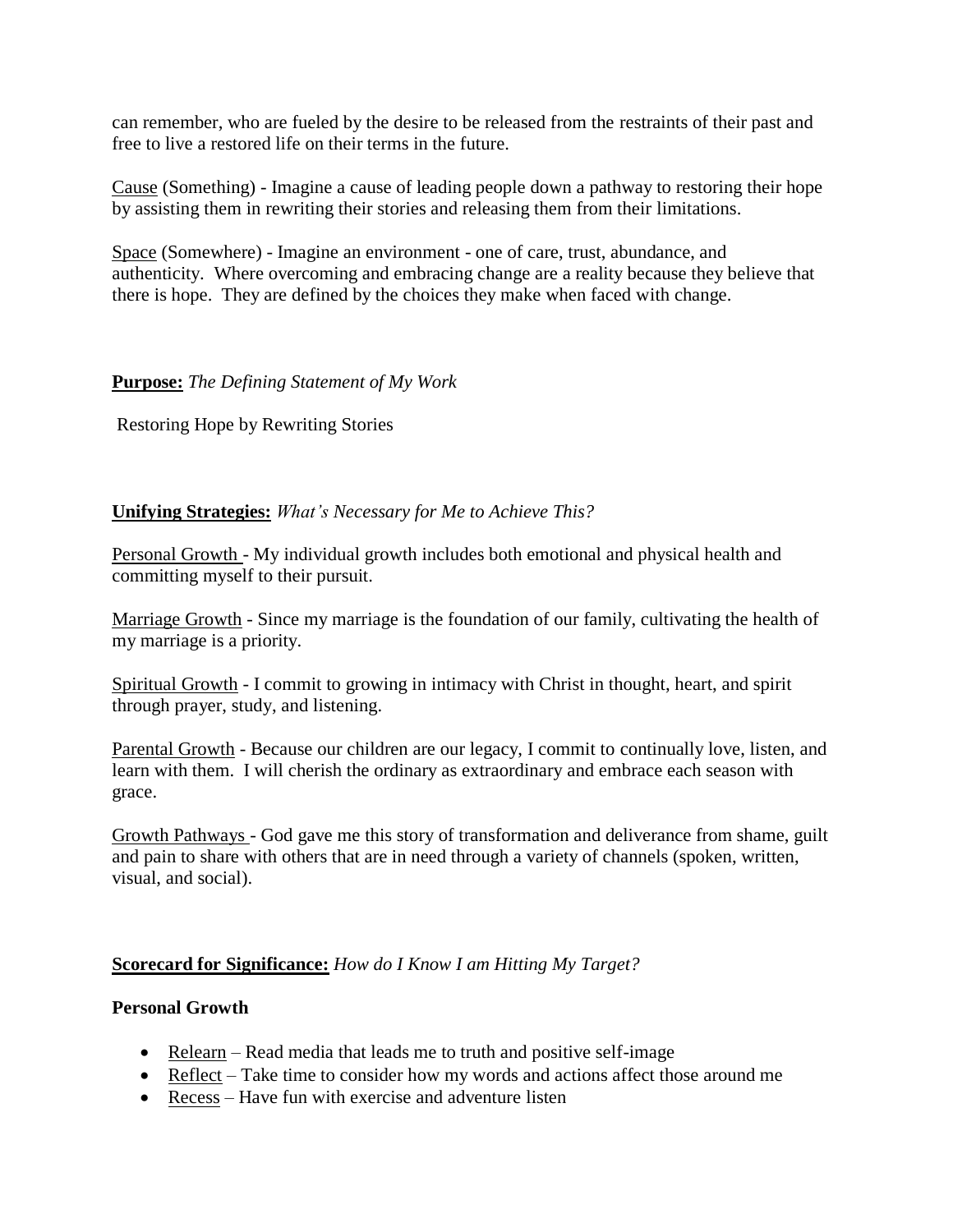#### **Marriage Growth**

- Rediscover My wife as a gift in everyday
- Relax Intentionally find time to just *be* with each other
- Rebuild Embrace seasons of change and strengthen each other through it

## **Spiritual Growth**

- Ready Invest time into reading and praying over scripture
- Reverence Purposeful time to reflect
- Redeem Walk the talk

## **Parental Growth**

- $\bullet$  Reduce Less is more
- Rejoice Take the time to have fun, be silly, and be thankful for the gift of family
- Reassess Change course when necessary

#### **Growth Pathways**

- Reach Encourage others to discover their hidden potential
- Relate Share the story of our transformed lives
- Restore Awaken the hope that lies within others
- Rewrite Author a different story compared to the one you've been living

# **Six Pack**

## 1. **Worldview – What I Believe**

**God -** I believe that God is the author and creator of life.

**Love -**I believe that God is in constant pursuit of our hearts to reconcile us to Himself and restore our hope in Jesus.

**Faith -** I believe that faith is the only true compass for an abundant life.

**Providence** - I believe that God intervenes in our lives purposefully and perfectly.

**Forgiveness -**I believe that forgiveness unshackles us from our past and releases us to live in the present.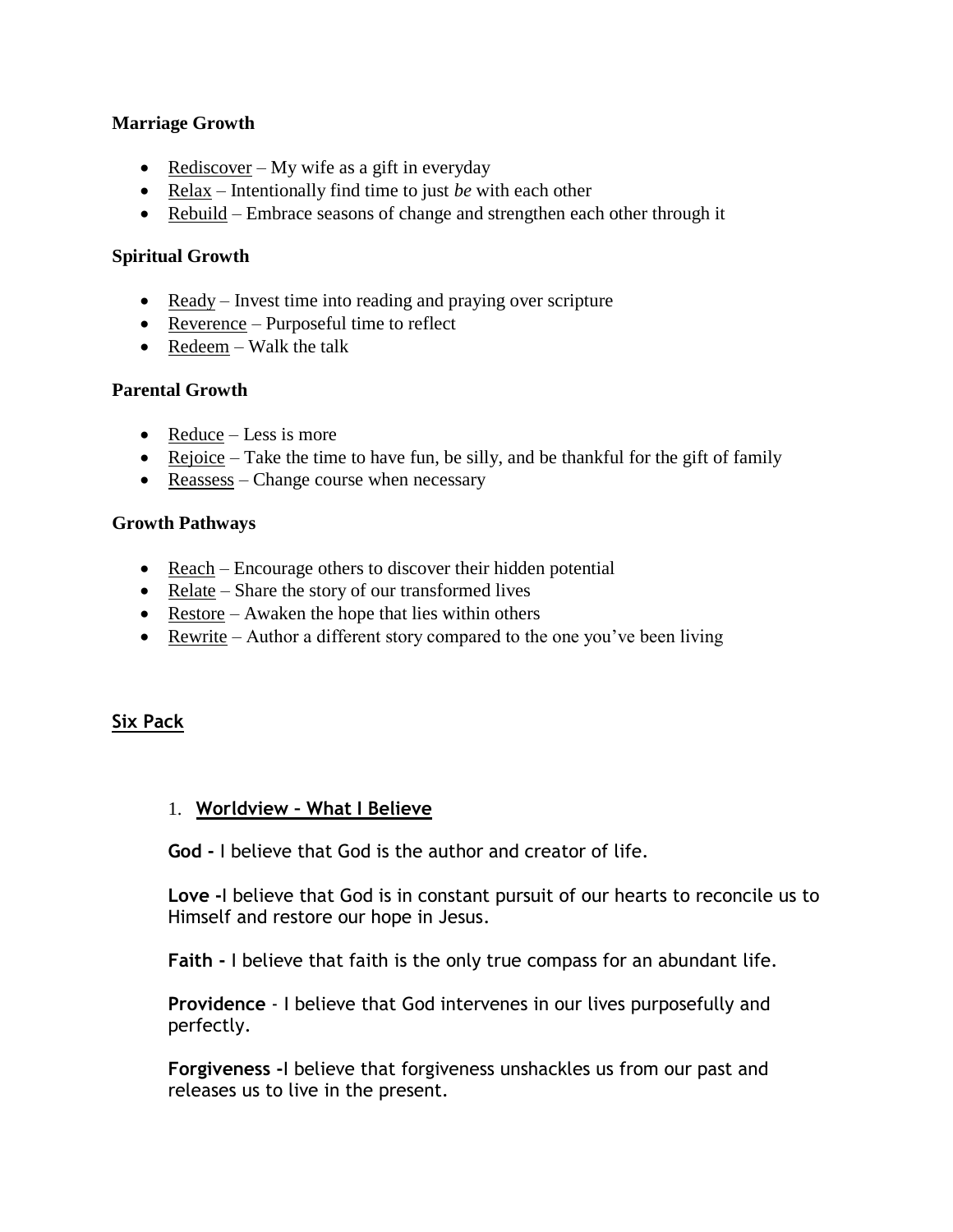**Pain -** I believe that pain is inevitable and we are molded by how we respond to pain in our lives.

**Action -**I believe that God has a plan for our lives and draws us closer to His plan if we're willing to listen and act.

# 2. **Identity – Who I Am**

**Faithful -**I am a follower of Jesus, who full of gratitude relies on God's grace to transform my heart each day to become more like Him.

**Husband -** I am a husband, who is faithful and intentional about my marriage and relationship with my wife.

**Loving -** I am able to be fully loving, because I am fully loved.

**Father -**I am a father, who loves his sons in prayer, play, deed, and discipline.

**Forgiving -**I am forgiving, who is an addict for second chances - deserved or not.

**Son -**I am a son, who honors and desperately wants his parents to know Jesus Christ.

**Real -**I am a firm handshake, a helping hand, a genuine smile, and a listening ear to each person I meet.

**Brother -**I am a brother, who wants to pull my sibling out of darkness and into his true potential.

**Steadfast -**I am steadfast in my desire to know and be known.

**Friend -**I am a friend, who cares for & challenges the condition of my friends' hearts and opens mine to them.

**Family -**I am an in-law, who freely opens my heart and love to my whole family.

**Leader -**I am a servant leader who is attentive to the growth and development of those around me.

# 3. **Principles – What I Value**

**Adventure -** I value the act of embracing the unknown.

**Community -**I value sharing life and experiences with others.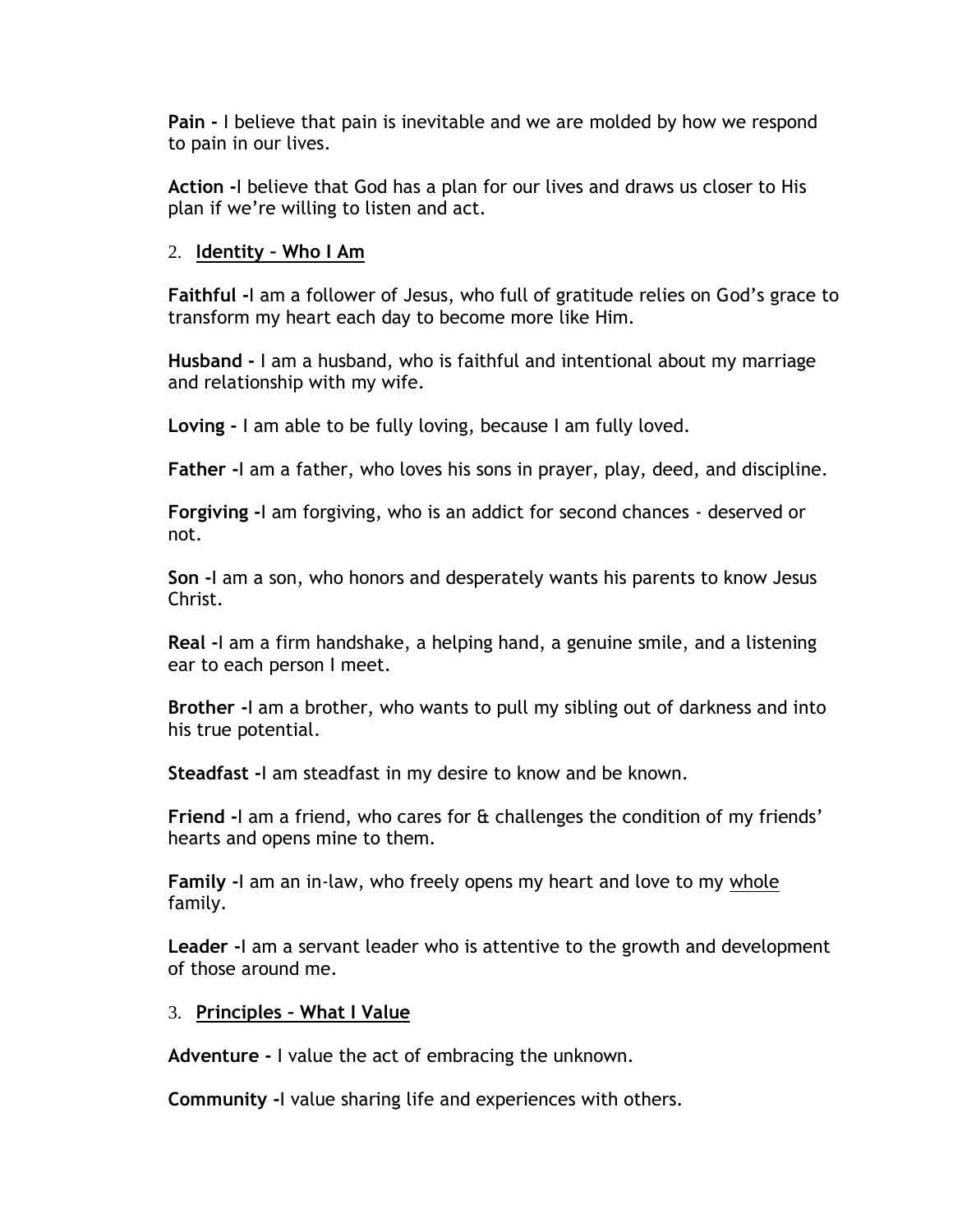**Encouragement** - I value inspiring others.

**Truth -** I value honesty and authenticity.

**Progress -** I value learning, application, and growth in all areas of life.

**Gratitude** - I value thankfulness and am on constant watch to give praise.

**Compassion -** I value honoring, caring for, and empathy for others.

# 4. **Passion – What I Love**

**God** - I love that I serve a faithful God who promises to complete the work that he created and began in my life

**Active** - I love being active in nature

**Transformation** - I love celebrating transformation in my life and the lives of others

**Overcome** - I love overcoming unexpected or uncertain circumstances

**Challenges** - I love challenging the status quo

**Celebration** - I love entertaining friends and family

## 5. **Purpose – Why I Live and Work**

**God** - I live to honor God

**Family** - I live to love and care for the physical, emotional, and spiritual needs of my family

**Adventure** - I live to be daring and experience adventures in a variety of flavors

**Serve** - I live to serve others by helping release them from their pain

**Hope** - I live to Restore Hope by Rewriting Stories